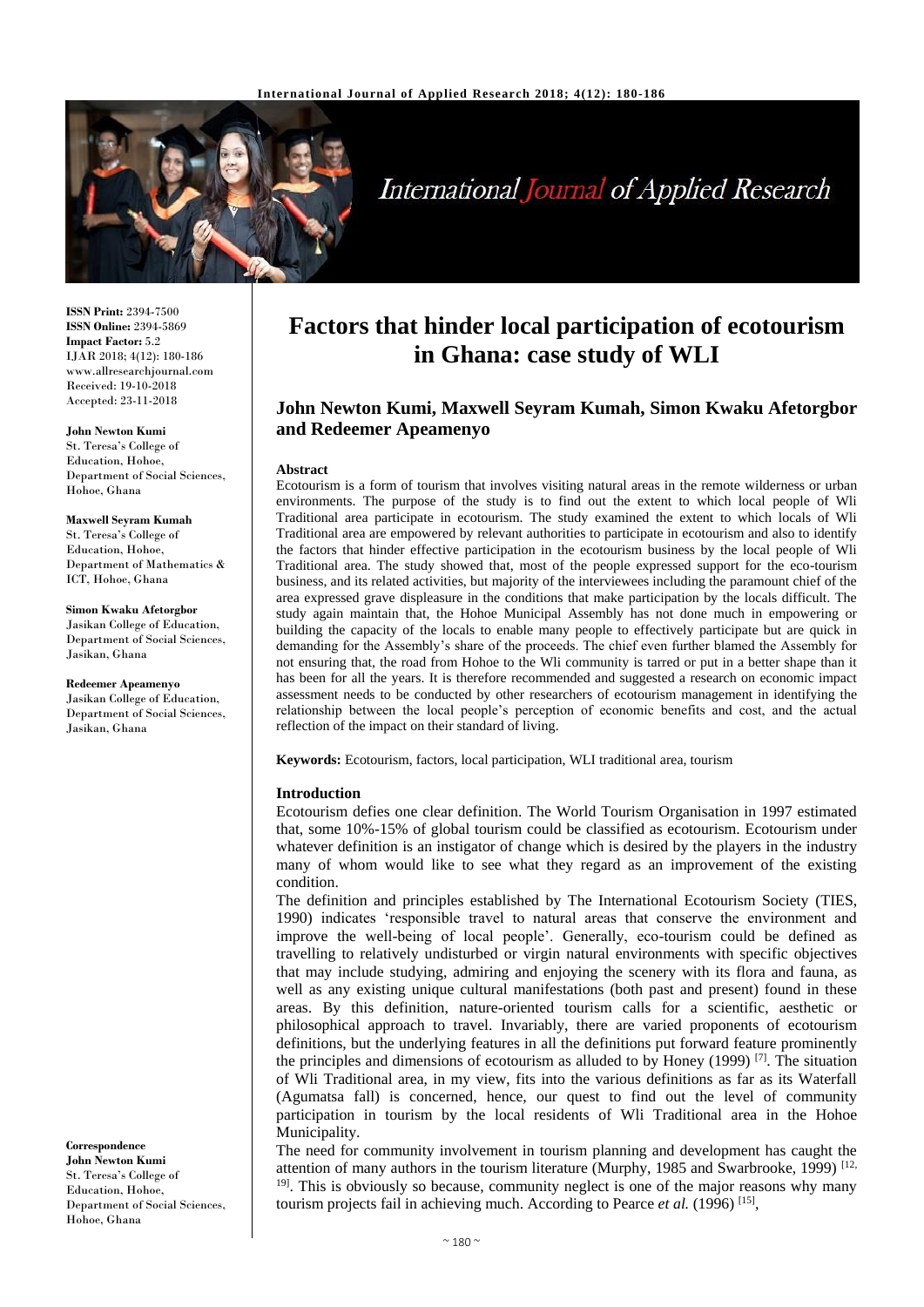If local communities are not involved, a backlash against tourism may develop. This condition among others, contributes to reducing security for both local communities and tourists combining with other factors to inhibit the growth of tourism.

One can then say that, until active community participation is actually practiced, proper tourism development would remain a mere academic term or an illusion. Consequently, Murphy (1985)<sup>[12]</sup> further attests to the fact that, the product and image that intermediaries package and sell is a destination experience, and as such, creates an industry that is highly dependent on the goodwill and co-operation of the host communities. This view supports the notion that, local communities do not only live close to tourist attractions but they also own the attractions or resource. As owners of the attraction, local residents must be actively engaged in decision-making, planning and development of the attraction. However, for the residents to be able to participate meaningfully in the ecotourism industry, they need to be empowered financially and in entrepreneurial skill and knowledge.

It is becoming very necessary to consider why community participation in tourism development is enjoying wide spread attention and emphasis as far as its literature is concerned. It has become so persistent and which is actually getting tourism practitioners and academicians all over the world increasingly aware, but the placation and leakages, which are mostly inimical to the local people and its un favourable outcomes make one wonder whether the developmental schemes carved for the tourism communities are anything to write home about. Evidently, the tourism industry has great potential to affect the lives of host community residents (Bartholo, Delamaro, & Bursztyn, 2008)<sup>[2]</sup> conducted a study on two successful cases of community-based tourism in northern Brazil, where not only a fair and environmentally responsible model was well grounded, but the communities' quality of life improved tremendously. In their opinion, the concept of situationcentred approach to development is very crucial and hence should receive much attention to promote responsible tourism. This notion of development according to them, goes beyond economic considerations, adapts to the locality, reinforces the centrality of local knowledge and recognises ordinary people as actors in the process of transforming their territories (Bartholo *et al*, 2008) [2] .

Interestingly, Mitchell and Muckosy (2008) argue that, community-based tourism (CBT) can be a misguided quest. Their research, situated in Latin America, show that, CBT rarely reduces poverty and that, communities should instead try to access mainstream tourism markets, which may have a more beneficial impact than traditionally thought. They further maintain that, many CBT projects have failed and initiatives collapsed when it comes to achieving pro-poor benefits. This is mostly attributed to the lack of financial viability; poor market access and poor governance. Many CBT cases are not participatory in local power structures and decision-making, and as a result the solution, according to Mitchell and Muckosy (2008), would be to link poor communities with major tourist flows, rather than pursuing alternative tourism. However, we think, rather than relying on multinational corporations, we should aim largely at fostering indigenous skills, creativity and innovativeness. This may lead to communities managing to take a degree of control and exercise power over tourism developments in

their localities (Mowforth & Munt, 2009)<sup>[11]</sup>. In view of the discussion above, we deemed it fit to conduct this study to determine the level of involvement of Wli community in eco-tourism development in the area.

According to Poon (1994)<sup>[16]</sup>, participation of local people is a criteria often agreed on as an essential condition for development and sustainability of any new form of tourism. But, another study revealed that, it is the combination of the two words 'local' and 'participation' that is paradoxically implying local residents being so often left outside of the planning, decision-making and managing of tourist development (Mowforth & Munt, 2009)<sup>[11]</sup>. Notably, the ideal situation would be for communities to decide the form and function of tourism developments and have full control over any tourism schemes in their location. But most studies conducted into this issue has revealed that, local residents often lack the experience, and resources, therefore, even interest is crucially needed to establish successful tourism ventures (Scheyvens, 2002)<sup>[18]</sup>. It must however be noted that, a host community can be made up of lifelong indigenous residents and recent domestic as well as international residents. One should therefore, not lose sight of the fact that, society is not homogenous, for that matter, fair access to communal property is quite impossible.

In our candid view all the arguments raised against community participation may sound great, but it is worth concluding with this expert view that, "The presence of local involvement does not guarantee successful interaction with other economic sectors but it may also be argued that, its absence is very likely to result in unsuccessful integration with other economic sectors" (Butler, 1990 pp147)<sup>[4]</sup>. In this current study, therefore, an attempt was made to determine the extent to which the locals of Wli Traditional area are involved in the planning and development of ecotourism.

It has been observed in many parts of the world and especially in the developing countries that, tourism has been developed and controlled mostly by identifiable international companies, who hardly have any regard for local socio-cultural and economic conditions (Timothy & Loannidas,  $2002$ )<sup>[20]</sup>. This could be attributed to the fact that, most tourist destinations do not have the required wealth and political power, which often puts them at the mercy of decision-making processes that are far beyond their control (Timothy & Loannidas, 2002)<sup>[20]</sup>.

Wilkinson (1987) maintains that, many decisions governing domestic matters are made elsewhere by foreign tour companies and services, who in countless situations do not regard or have the destination communities at heart (Timothy & Loannidas, 2002)<sup>[20]</sup>. It is also an observable fact that, sometimes, even countries that are in control of tourism development stand the risk of losing the power of decision-making to selected few prominent individuals who control the wealth and political strength (Bianci, 1999:273) [3]. This and many more developing trends lend support to the call by many including the researcher for frantic efforts to be put in place to empower the local people to effectively participate in the tourism business.

According to Timothy (1999), some autocratic power systems have kept grass root involvement from flourishing in some parts of the world where representation of democracy has been discouraged. Consequently, tourism management and development shaped by local entrepreneurs have less chance to see the light of the day in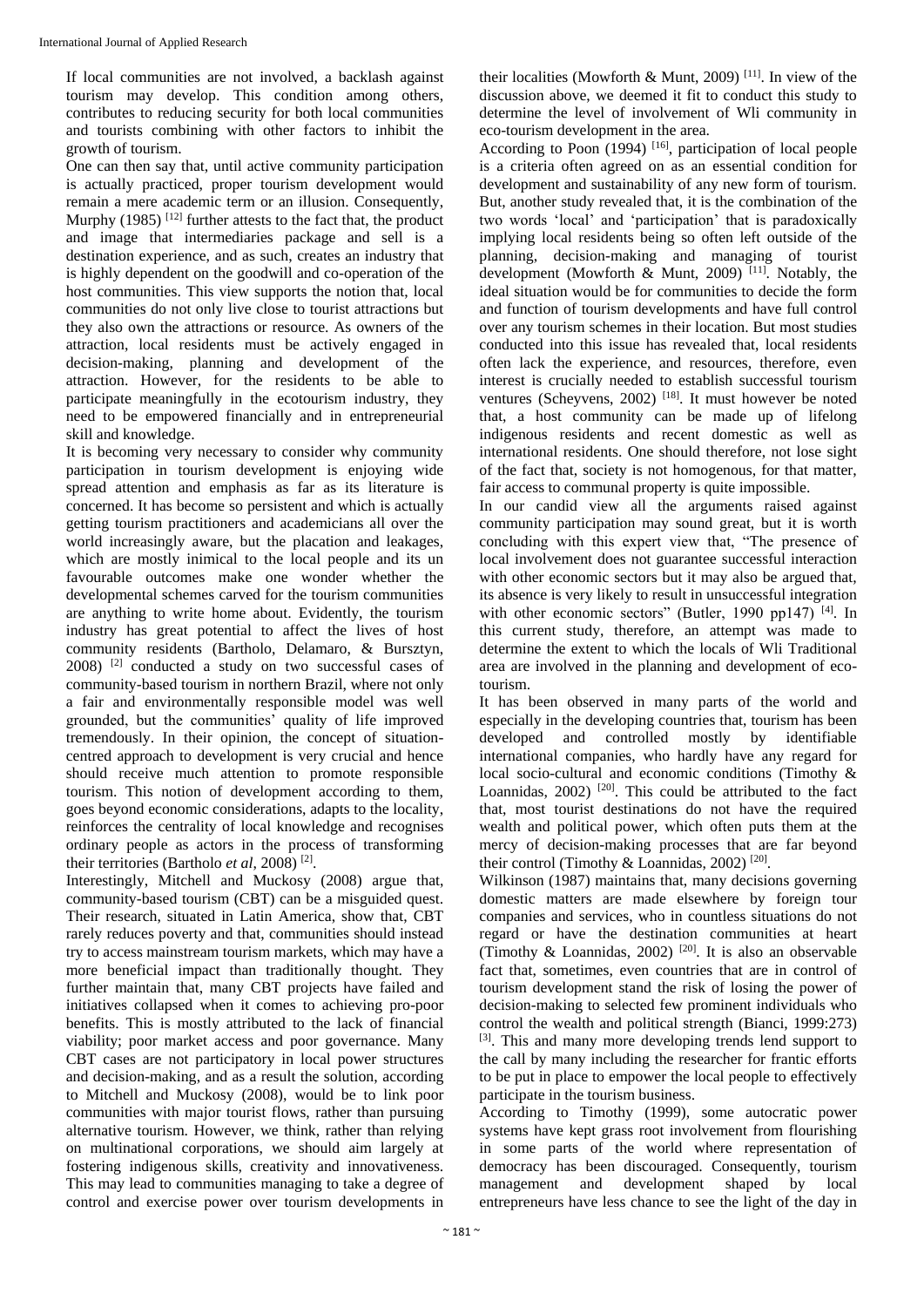the long-term. The situation makes tourism less attractive to locals who feel marginalized and in such cases; the best option left for them is to disengage from the business. This way, the host communities are denied the chance of partaking in and reaping the fruits of tourism which include provision of sustained employment, social infrastructure, regular income and others.

Notably, Tosun (2000)<sup>[22]</sup>, in organizing the fact related barriers of community participation in decision-making process of tourism development in developing countries, captured them under the following three headings:

- 1. Operational limitations
- 2. Structural limitations
- 3. Cultural limitations.

In fact, it is important to admit that, most of these limitations are common in developing nations, although they are not evident in every tourist site. The *operational*  limitations in his view include; decentralization of public administration of tourism, lack of co-ordination and lack of information. For *structural* Limitations, they include; attitudes of professionals, lack of expertise, elite domination, lack of appropriate legal system, lack of trained human resources and relatively high cost of community participation and lack of financial resources. Last but not least, *cultural* limitations. They cover the area of limited capacity of poor people and apathy, and low level of awareness in the local community.

Tosum  $(2000)$ <sup>[22]</sup> again asserts that, the limitation may be due to political, social and economic structure in developing nations, which prevent them from achieving higher levels of development. Omondi and Kamau  $(2010)$ <sup>[14]</sup> supported this view, when they opined that, all barriers of community participation as laid out by Tosum  $(2000)$ <sup>[22]</sup> were proven in their study in Kenya, which led to poor community participation in tourism development. It is evidently clear that, community participation in tourism development is often hindered by many factors ranging from economic, social, cultural and others as enumerated above. This definitely calls for the empowerment of host communities like Wli Traditional area, which play host to the Agumatsa fall and its side attractions, through vigorous capacity building.

In fact, issues of local community neglect or at best placatory on the part of tourism developers have not received the needed attention in research. Keogh (1990) concluded his research presentation on the topic; Public Participation in Community Tourism" by stating that, "Clearly, further research is needed to substantiate the findings of the present research". This confirms the fact that, to date, reported records on the impediments to local community involvement in tourism development and management remain lacking or at best inadequate.

To fill this gap, the researchers decided to find out the level of participation of the people of Wli Traditional area in the development and management of tourism activities. It is also worth noting that, too much reliance on tourism renders an area susceptible to seasonal and economic fluctuations. Hence, care must be taken not to place excessive emphasis on economic value of tourism as this can lead to decision makers believing that ecotourism exists for economic profit only. Ecotourism establishment such as that of Wli waterfall area alters the local economic structure and has often led to reduced access to resources for local residents. In some

cases, residents are faced with pressure due to resource use restrictions and in the process lose their jobs or lands and make it difficult to make a living.

In Ghana, host community participation and perception of the economic importance of tourism development is relevant when considering the development of the phenomenon. Tourism has since the mid-1980s emerged as a significant sector of the Ghanaian economy as the fourth highest foreign exchange earner, and also leading to conservation and preservation of natural environments. There are a number of ecological attractions spread across the entire country and it is believed that, it provides economic benefits to the nation.

The fact is that, ecotourism has its own attendant problems such as leakages, poor sanitary conditions due to littering of the environment by visitors, and social problems such as the spread of diseases through unprotected casual sexual activities between the local people and the visitors. Consequently, there is the recognition that, ecotourism is neither entirely good nor bad (Mathieson & Wall, 1982). Again, there is still the wide spread of conflicting issues regarding ecotourism activities in Ghana which bothers on understanding of the concept as one thing and its practice as another. By extension, Hohoe Municipal Assembly, the hub of tourist attractions in the Volta Region is no exception. The question as to the issues of local community participation and benefits of tourism and challenges as perceived by host communities remain unanswered. Therefore, this research work seeks to address these questions as far as the Agumatsa Wildlife Sanctuary and its related side attractions including the Waterfall are concerned.

# **Purpose of the Study**

The purpose of the study is to find out the extent to which local people of Wli Traditional area participate in ecotourism. Specifically, the objectives of the study include the following;

- 1. Find out the extent to which locals of Wli Traditional area are empowered by relevant authorities to participate in ecotourism.
- 2. Find out the factors that hinder effective participation in the ecotourism business by the local people of Wli Traditional area.

# **Significance of the Study**

Tourism has emerged as a major growth industry in many national economies and Ghana for that matter is no exception. An increasing proportion of the world's population is dependent upon continuous growth of tourism for employment and income (Faulkner & Tideswell, 1997) [6] . Consequently, many local communities including Wli traditional area have to cope with the increased intensity of eco-tourism and its economic impacts, both positive and negative. This study, therefore, could serve as a baseline for the Hohoe Municipal Assembly to evaluate the tourism in the Wli traditional area. The outcome will enlighten the Wli community in the creation and exploitation of alternative livelihood measures to reduce poverty. Furthermore, it may be useful to the Ghana Tourist Board (GTB) as a guide for designing programmes aimed at promoting communitybased tourism in Ghana. Lastly, it will serve as a reference for future studies on related areas.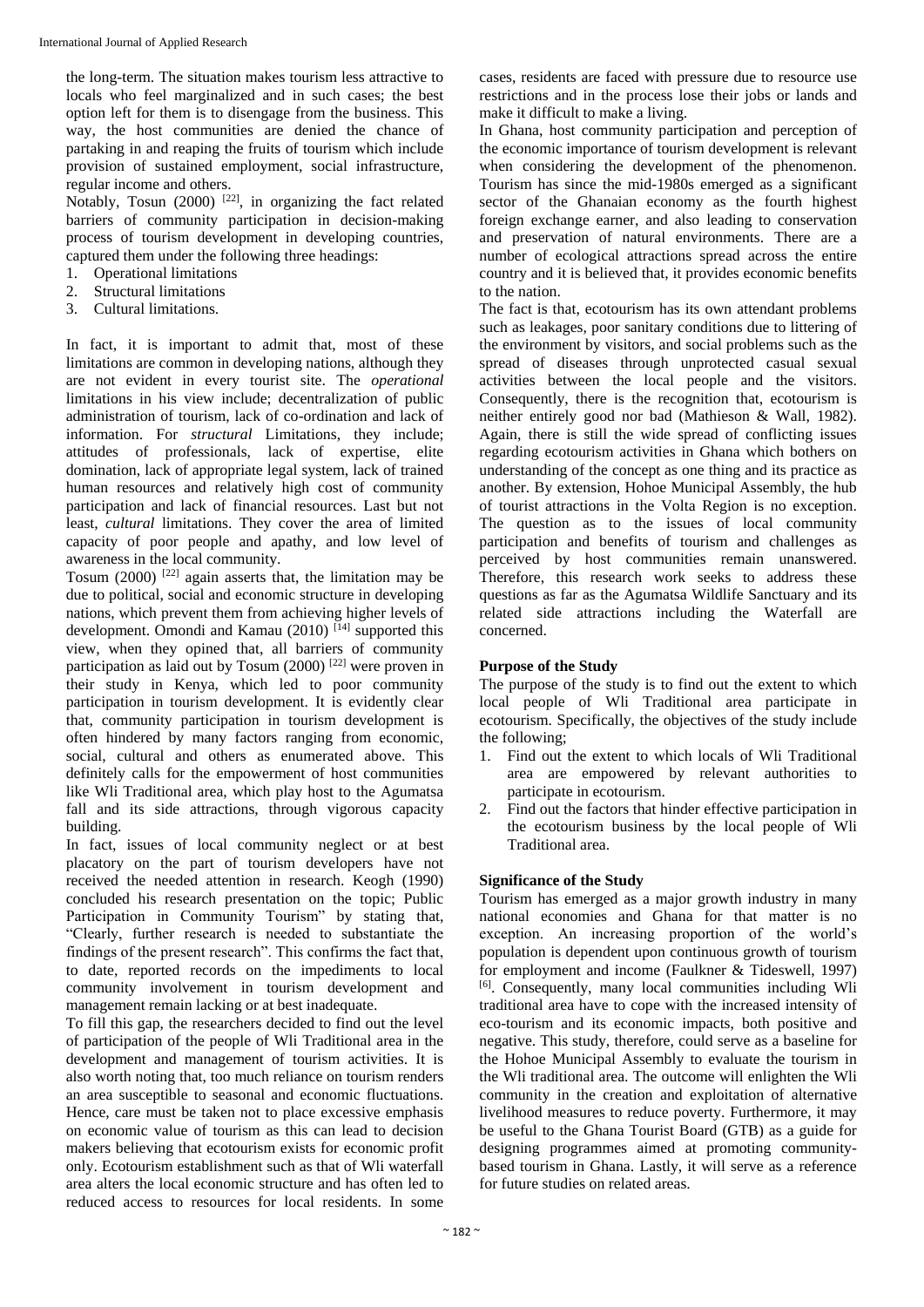### **Materials and Methods Study Area**



*Source***:** Wikimedia Foundation Inc. (15/03/2016)

**Fig 1:** A sketch map showing various directions to the Wlifalls in Hohoe Municipality





**Fig 2:** Picture showing parts of Wli Township

Wli is a predominantly farming community located in the Hohoe Municipality. The waterfall is very close to the Republic of Togo. The Akwapim-Togo range provides the perfect setting for what is to become arguably, the most impressive waterfall in Ghana. The Wli people like all other Ewes of Ghana originated from the city of Notsie in what is now Benin. The Wli people were led by their King named Togbe Ametornu I and Togbe Afaladze.

Legend has it as narrated to me by an elderly in the Wli community that, Togbe Ametornu I, after fighting some many wars and haven prevailed in most cases over their enemies, decided to take his fighters around to look for food and water. After several attempts through the wood, the

King and his subjects came into contact with a river that was pure and much to their taste. They therefore decided to trace the source of the water that saw them crossing the same river at eleven different locations until they finally heard loud splashing water from the apex of the surrounding chain of mountains.

Being adventurous as they were, they decided to climb the mountain to look for the source of the water. It is believed that at the peak of the mountain, they saw beautiful water falling from the mountain. They named it Agumatsa, "let me flow through", describing the force with which the water is trying to escape from the "throat" of the mountain. This spectacle amazed the people to a great extent that they decided to worship the waterfall as their god (personal interview with an elderly man in Wli Afegame during field work).

Accounts have been given as to how the river god refused to be photographed until some rituals were performed not only to allow for its photography but to allow women to come closer to it. The day on which the ritual was performed is celebrated as Agumatsa festival which falls on Easter Monday each year (classified document, Wli tourism centre). The Municipality is one of the endowed in the Volta Region as far as tourism is concerned. Geographically, the area lays between latitudes  $7.3^{\circ}$  North and  $7.8^{\circ}$  North and between longitudes  $0.33<sup>0</sup>$  and  $0.38<sup>0</sup>$  east. Again, it is situated approximately 22km East of Hohoe and 3km South of Likpe Bakwa, bordered to the north by the Republic of Togo and lies to the west of Gbledi (Afadzato area). The area is made up of four units: Agorviefe, Afegame, Todzi and Dzogbega. The Wli waterfall is becoming very popular with its beautiful water cascades. It is located at the edge of the Agumatsa Wildlife Sanctuary, which has hundreds of fruit bats and a few monkeys and antelopes. Most of the people in the area are subsistence farmers. Other economic activities in the area include; quarrying, sand-winning and weaving of the Ghanaian traditional 'kente' cloth.

Ewe is the main language spoken by these people. Utilities and amenities commonly shared by the community members include; electricity, water from a stream, bore holes and a health centre. Primary and Junior Secondary schools can also be found in the area. I chose the area because of its rich ecotourism potential, couple with the significant role local people's participation plays in the development of ecotourism.

#### **Research Design**

The research design adopted for the study is Case Study, using the qualitative approach. The Qualitative research, according to Experiment Resource (2009) cited in Seidu,  $(2012)$ <sup>[17]</sup>, aims primarily at providing a complete, detailed description of the subject of the study, with the purpose of uncovering prevalent trends and patterns in thought and in opinion. We chose this design because it mostly takes interpretive and naturalistic approach to its subject matter. In qualitative design, the researcher 'explores a social or human problem, builds a complex holistic picture, analyses words, reports detailed views of informants, and conducts the study in a natural settings' (Creswell, 1998)<sup>[5]</sup>.

#### **Population, Sampling and Instrumentation**

The target population for the study comprised all the artisans, land owners, chiefs and officials from the Hohoe Municipal Assembly. The estimated number of people in the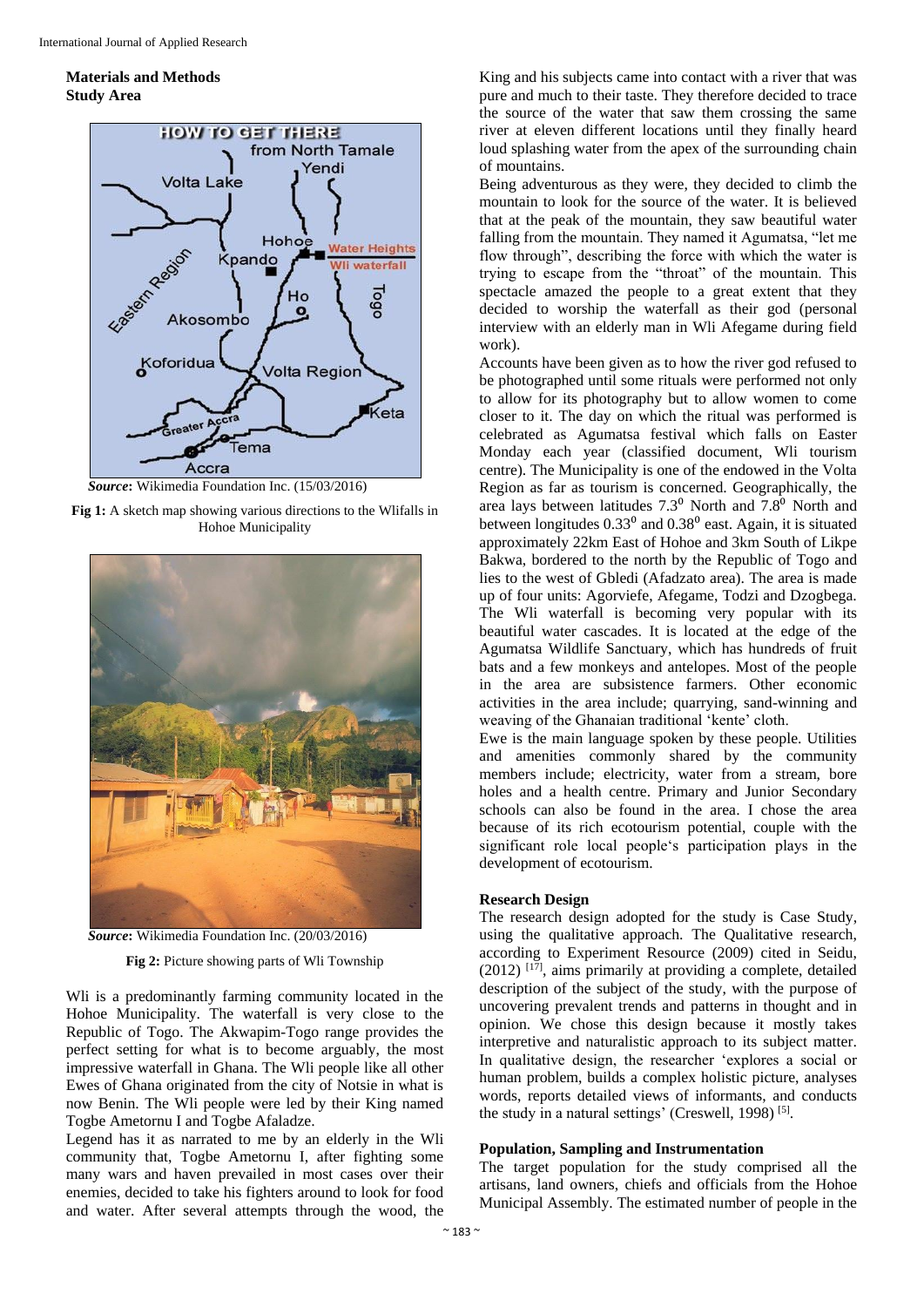area is 2,500. Ten (10) participants were however drawn from the Wli Traditional area (Wli waterfall area) for this current study (Kumi, Kumah & Afetorgbor, 2018)<sup>[9]</sup>. Interview as an instrument was used in collecting data was Face-to-Face: one-on-one, in-person interview. Both open ended and close- ended questions were used. A major advantage of the interview is its adaptability. Under this instrument, we, being part of the community under study, concealed my real identity and intention and closely observed and kept notes on the participatory levels of the locals of Wli community. We therefore participated in the activities of the fall especially on National Holidays and on Easter Monday in particular. We went through all the processes on this year's (2015) Easter Monday which saw hundreds of people from all walks of life visiting the Wli Waterfalls.

# **Presentation of Analysis and Discussions**

The study revealed that, only a handful of the locals were involved in management decision-making. This situation goes sharply against contemporary views of managing common or communal property. In the view of the paramount chief and 6 (six) of the other interviewees, indigenous knowledge and expertise in such an exchange relation should not be neglected because, such knowledge does not only come about through several years of practice, but through several years of experience as well. Indeed, only 3 (three) of the interviewees were really involved in the management of the resource.

Most of the interviewees lamented over the issue and called for a change in order to include more locals in the development and management of the attraction to the benefit of all. They further conceded that, local peoples' decisions are mostly solicited by the Management of the tourist resources but most often, it is a mere placation (pretending to please locals). We think that, this circumstantial evidence of non-involvement as the study has revealed, can be a source of threat to effective development and management of the resource, which may result into withdrawal of support by the local people who view the resource as communally owned. According to Pearce *et al* (1996)<sup>[15]</sup>, if local communities are not involved, a backlash against tourism may develop. This situation, among others, contributes to reducing security for both local communities and tourists and combine to inhibit the growth of tourism. We can therefore say that, until active community participation is actually practiced, proper tourism development would remain to be an illusion. Thus, making the Social Exchange theory modified by Ap  $(1992)$ <sup>[1]</sup>, a reality.

The study further showed that, most of the people expressed support for the eco-tourism business, and its related activities, but majority of the interviewees including the paramount chief of the area expressed grave displeasure in the conditions that make participation by the locals difficult. According to them, non-participation is not based on personal discretion, but comes as a result of external forces such as dominance by local management team and lack of financial support including lack of adequate capacity building programmes.

*Some of us as you can see are interested in doing more but we lack the funds. This has been our challenge over the years, but all the attempts we have so far made to secure some financial aid had* 

*not been fruitful. So we are just doing the little we can. (A local trader, Wli Tourism Centre)*

*Am very much interested in doing business here, but I don't have money to start, I'll be very happy if you can let the government come to our aid, we really need cash that we can do real business. (Smiling). (A local resident, Wli community).*

The Assemblyman for the area said, many of the people are not actively involved due to lack of relevant education, skills and financial support. The local woman interviewed blamed the Tourist Management Team (TMT) for their dominance over activities. She accused the team of consciously creating opportunities to a few land owners and other power brokers only to the neglect of the majority of the people.

*The Tourist Management Team (TMT) has hijacked everything as far as the management of the fall is concerned without adequately consulting us on issues before taking decisions on our behalf. Personally, I think what concerns us all must be decided on by all. In fact, they only know how to share the proceeds with the few so called land owners (A dissatisfied local woman, Wli Community).*

7 (seven) other interviewees collaborated this view when they identified nepotism and favouritism as common features of the exchange relation. 1 (one) of the 2 (two) artisans spoken to indicated that, even the few of them daring the tourism business in the area are struggling to survive in the business due to inadequate financial support, he further opined that, he is sure that is the reason why many others though possess some skills are not able to join in the business. The situation in my view is not the best because, for any effective local participation to be practiced, effective and holistic empowerment must be ensured. This should cover economic, psychological, social and political empowerment. This view confirms the assertion that, knowledge is power which suggests that, People…who can credibly claim to be in accord with current scientific thinking or those who know what is practically achieved in some real world situation are usually more convincing and thus have more power in negotiations. The majority of residents in Wli traditional area lack such strengths. In fact, locals should be provided, first with basic education and literacy if they are to benefit. They should be provided with the opportunity to voice their heartfelt needs, fear, and even disagreement. Secondly, training programmes which cover skills training in management and administration should also be provided to local people. Thirdly, financial aid and alternative livelihood can also help the community. Fourthly, the activities of eco-tourism should not dominate the development of other economic activities.

This is why the locals of Wli community need to be empowered by relevant authorities such as the Hohoe Municipal Assembly to enable them participate more in the eco-tourism. My assertion was proved right when 1(one) interviewee, a former member of the Tourism Management Team cited an instance where applicants to one of the hotels for consideration for employment were supposed to pass a test for fluency in the English language which most of the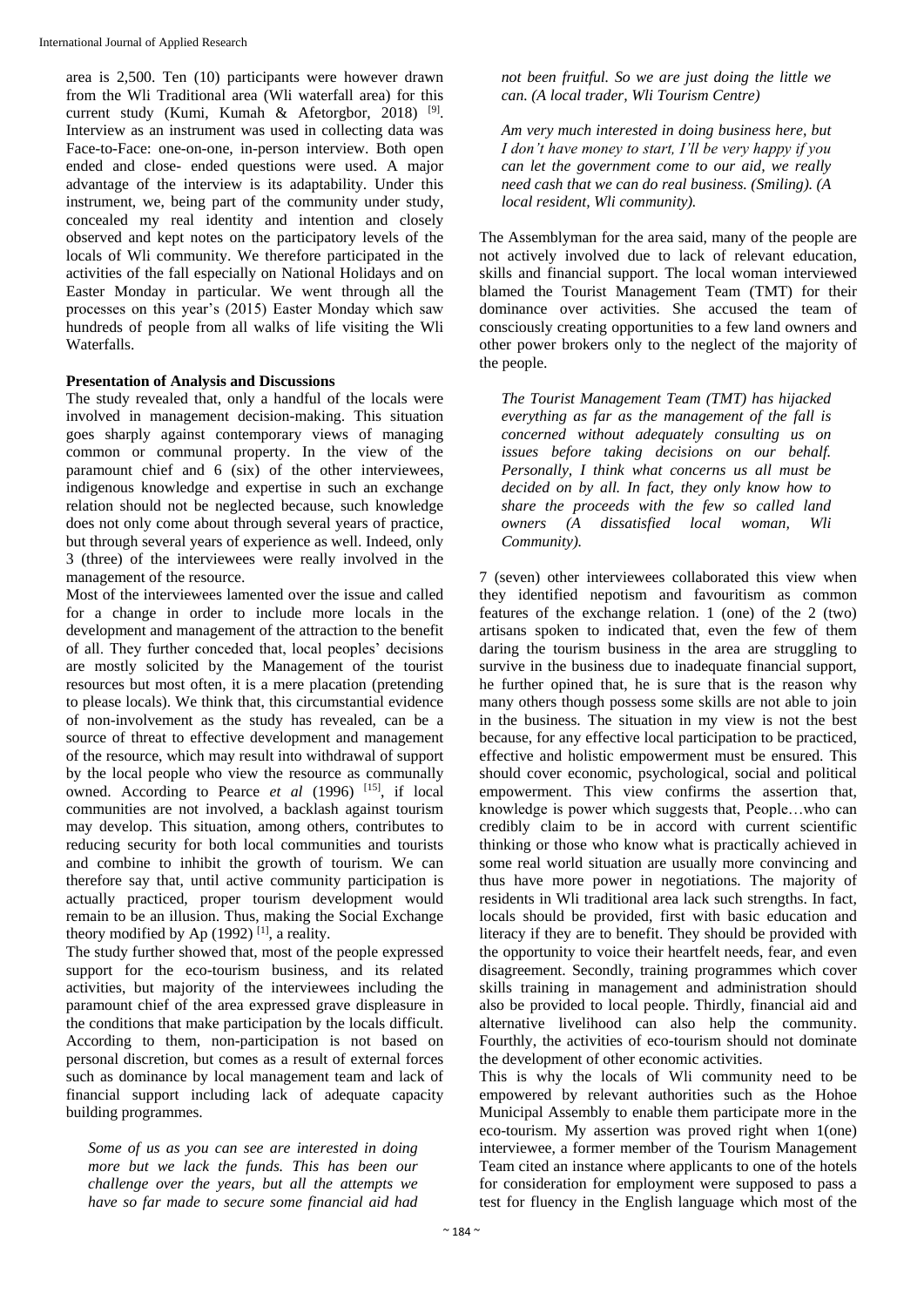locals failed, and thus, were not employed, giving advantage to people from outside the Wli community over the indigenes.

Another issue raised by the 2 (two) artisans and the local woman interviewed is the disappointment of many people in the way proceeds from the tourism business were being disbursed and embezzled by those put in charge. They maintained in their responses that, benefits of the business end up in the pockets of just a few selfish individuals. The power brokers in any society will always have considerable influence over who shares in the benefits of tourism projects. This, I find unhealthy to effective eco-tourism development. The Assembly man for the area also intimated that, one important factor that seems to contribute to the low participation by locals is inability of the locals to identify available opportunities to make economic gains. He therefore called for conscious efforts to be initiated by relevant agencies to promote capacity building for an enhanced participation by many people to improve upon their lives. In my view, there is the need to develop the human resource base, particularly the indigenous personnel, to deliver quality services for tourists and to enhance general skills of locals of Wli Traditional area

The study again showed that, the Hohoe Municipal Assembly has not done much in empowering or building the capacity of the locals to enable many people to effectively participate but are quick in demanding for the Assembly's share of the proceeds. The chief even further blamed the Assembly for not ensuring that, the road from Hohoe to the Wli community is tarred or put in a better shape than it has been for all the years. It can therefore be realized from the study that, the capacity of the local people of Wli community is very low as far as the tourism business is concerned. They also lack the requisite skills they need to fully participate whether as groups or individuals in the development of the Waterfall in their area which has received so much publicity both internally and internationally. There is the need for the relevant stakeholders in the industry to mount programmes that would provide the necessary capacity in terms of skills and money to promote and or increase the participation levels of the locals of the Wli community.

# **Conclusion**

The study established clear-cut evidence that, the people of the area have a fair knowledge of the resource (the Agumatsa Waterfall) and its related economic activities, but not well involved due to several barriers to effective participation. The majority is however ready to support the industry into the future but are calling for equity and fairness in the disbursement of proceeds and development of eco-tourism in their area to ensure a win-win situation for all the industry players. The general view in the area suggests that, the people put in place to see to the utilization of the resource are not doing much as expected of them. This is gradually creating apathy among residents which has resulted into low participation by the local residents.

The study revealed that, the length of stay in the area was not a matter of concern to the people since most of them were found out to be natives. It was however realized that, participation by the local people is relatively low. Some of the causes cited for the low participation include; lack of requisite skills, inadequate funds, conflict over the true ownership of the resource, and mismanagement of proceeds

among many others. The situation prevailing currently does not fully promote mass participation by local residents. There are however traces of some form of placation which is visited on the local people as appeasement. This is evident in the findings of the study that indicated some community assets and facilities which are donations by a philanthropist rather than direct benefits of tourism in the area. These things which include an ambulance for the clinic in the area are all benefits which are eco-tourism related.

Alternative livelihood should be provided to locals to economically empower them to effectively participate in the eco-tourism business in the Wli Traditional area. Entrepreneurial ventures should be undertaken by the relevant stakeholders to build the capacity of locals for enhanced performance and participation. A research should be carried out to find out the true owners of the lands involved and compensation paid to them so they will stop their nefarious activities in the Agumatsa wildlife Sanctuary.

# **Limitation**

The following occurrences affect the quality of the data gathered; hence generalization cannot be made until further studies prove otherwise: Material for data collection, sample size of the representatives, time and fund

# **Ethical Issues**

In the conduct of this study to a very large extent, we did not take sides or contribute to any discussion that relates to the conflict that ensued between the local people of the study area and the people of Togo over the ownership of the Wli Agumatsa Waterfall. Also, any local who insisted on money before responding was tactfully left out. The anonymity of all interviewees was held highly as names of respondents were not required of which the interviewees were made aware before the commencement of each interview session; neither was anybody identified with the views that were expressed except for the paramount chief. Furthermore, those who declined to respond for personal reasons were not in any way forced to do so against their will.

# **Acknowledgement**

We are grateful to Almighty God for giving us a healthy life and time for this paper. We are also grateful the Chiefs and the people of Wli traditional area, Dr. Lawrence K. Odumah, the Municipal tourists Council and the Ministry of tourism Ghana. Special thanks go to our wives and children for their moral support.

# **References**

- 1. Ap J. Residents' perceptions on tourism impacts. Annals of Tourism Research. 1992; 19:665-690.
- 2. Bartholo R, Delamaro M, Burstyn I. Tourism for whom? Different Paths to Development and Alternative. Experiments in Brazil. Latin American Perspectives. 2008; 35(3):103-119*.*
- 3. Bianci R. A critical ethnography of tourism entrepreneurship and social change in a fishing community in Gran Canaria. Ph.D., thesis, University of North London. Columbia University Press, 1999.
- 4. Butler RW. Alternative tourism: Pious hope or Trojan horse? Journal of Travel Research. 1990; 28:40-45.
- 5. Creswell JW. Qualitative inquiry and research design: Choosing among Five Traditions. London: Sage Publications, 1998.